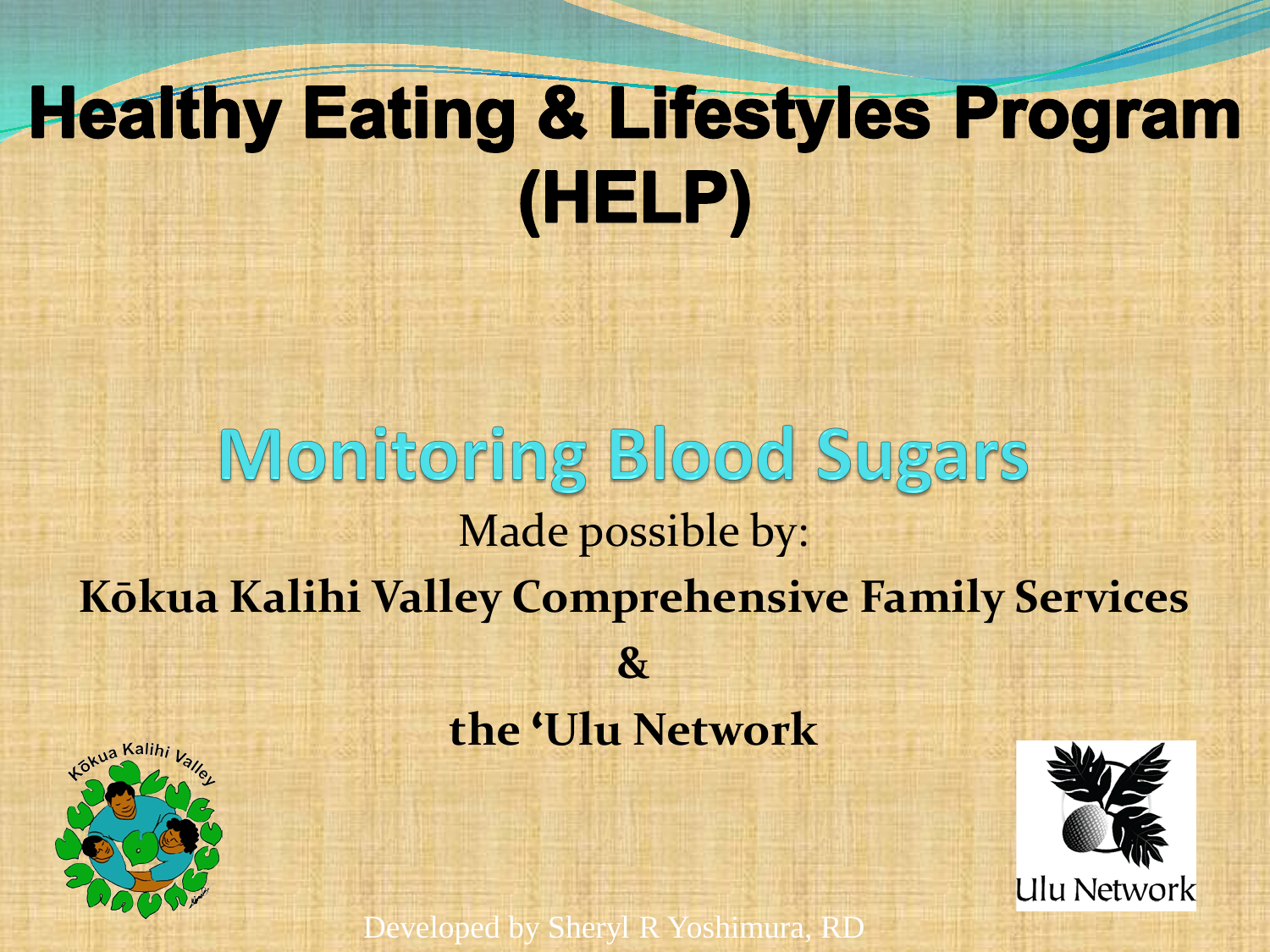### Lesson 4: Topics covered

**Medications** 

Hypoglycemia symptoms & treatment Sick Day Management Travel Management

Goal Setting & Action Planning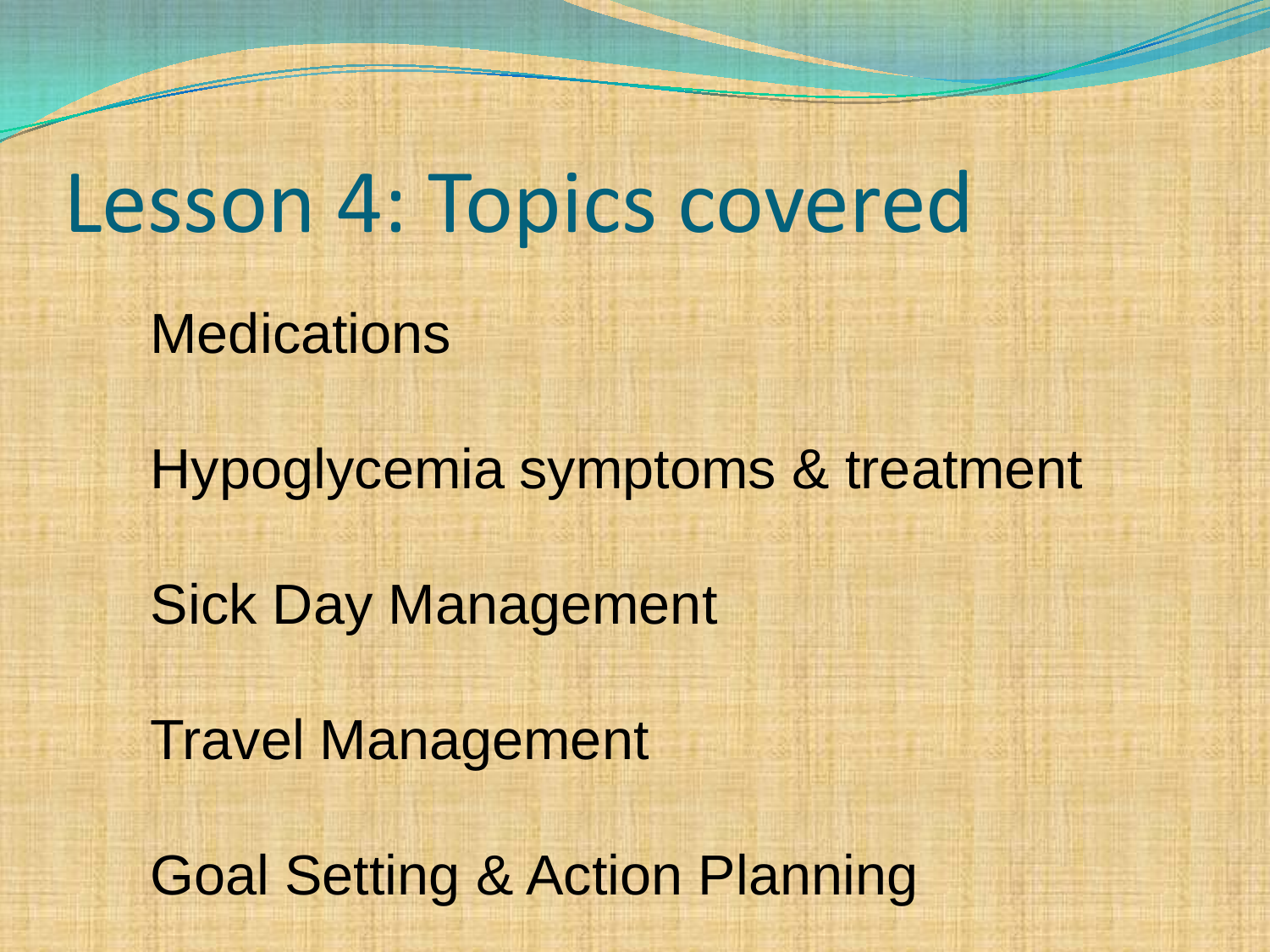## **Action Plan**

How did you do? 1. What? 2. How much 3. When? 4. How often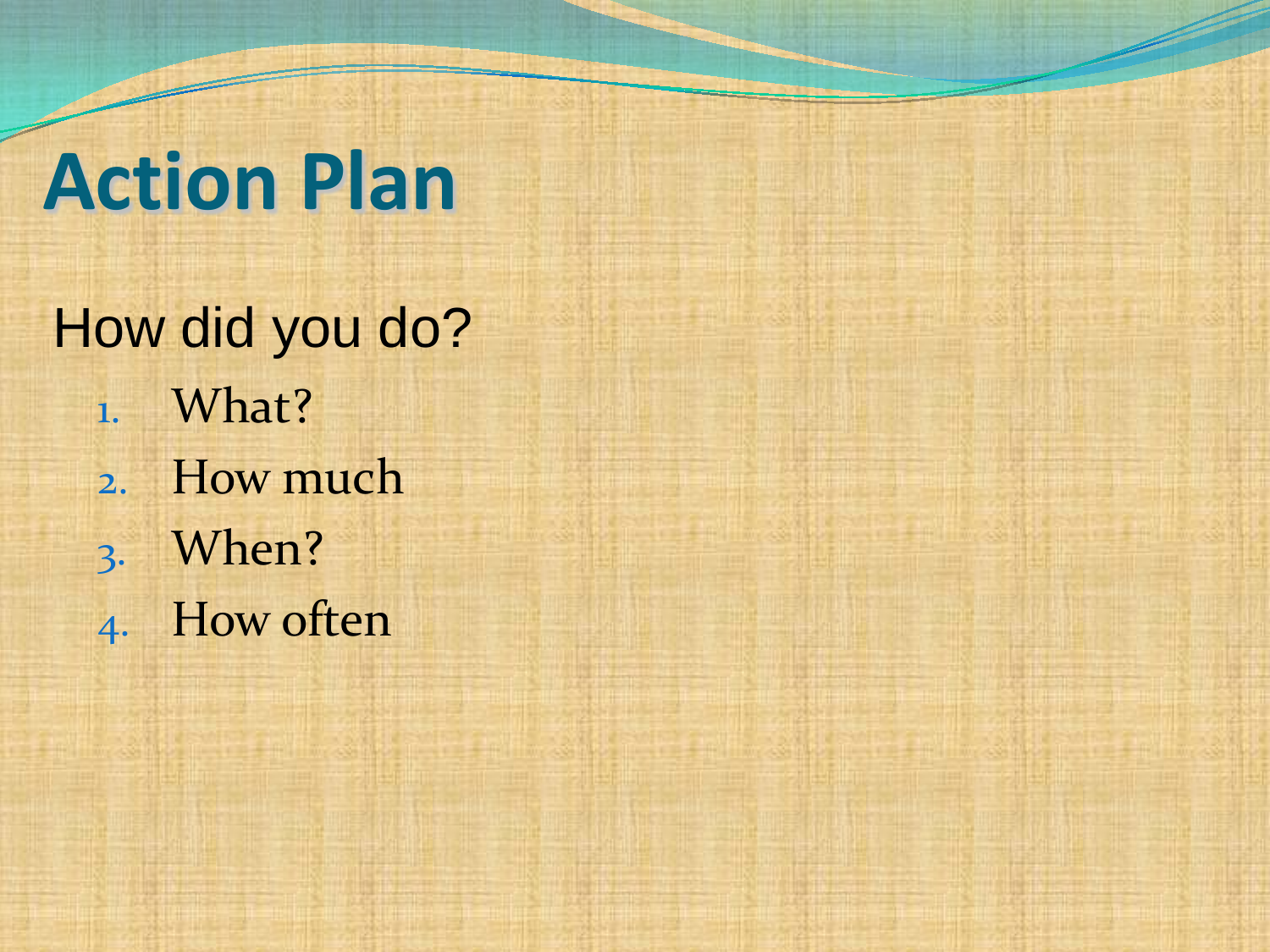### **Thoughts and Feelings about checking your blood sugars**

- How important is monitoring your blood sugar levels?
- In what ways you can "monitor" diabetes?
- What is your greatest concern/frustration about monitoring?
- What is that hardest part about monitoring?
- What is the best part about monitoring?

• What do you need to help you be successful in monitoring your blood sugar levels?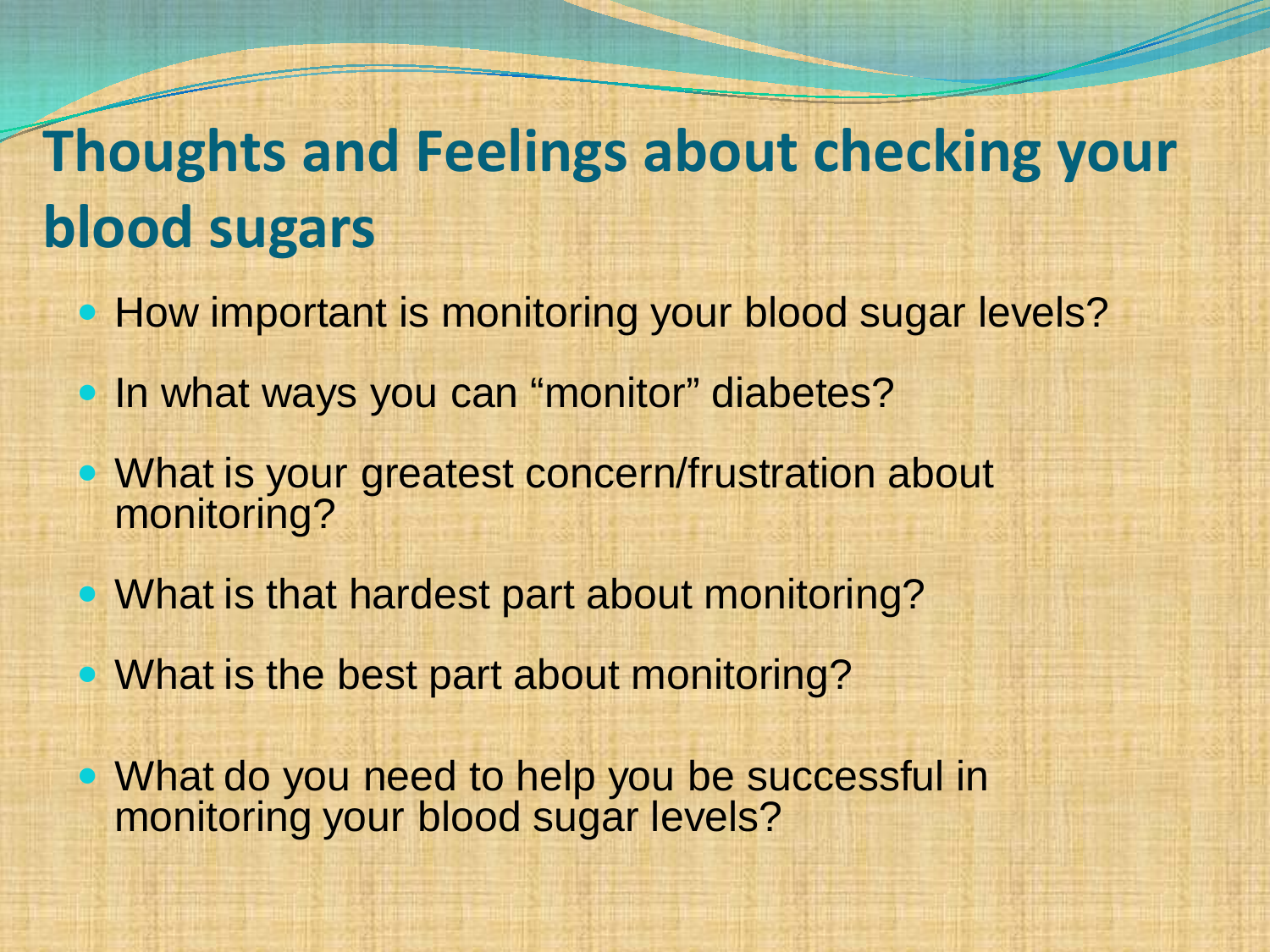### Today's Topics

• Monitoring your blood sugars

**• Target blood sugar levels** 

• Goal Setting & Action Planning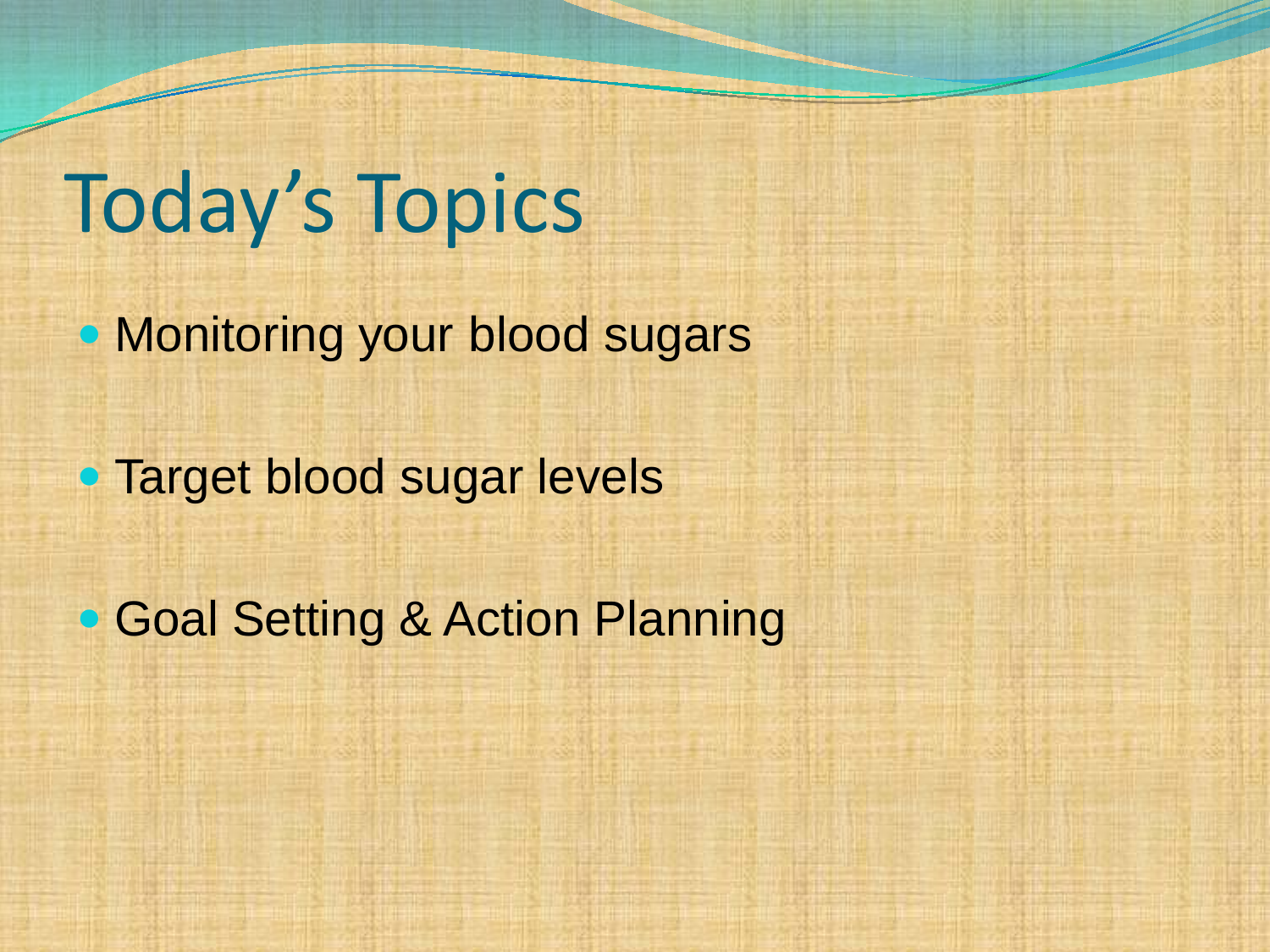LONG-TERM COMPLICATIONS OF UNCONTROLLED BLOOD SUGAR

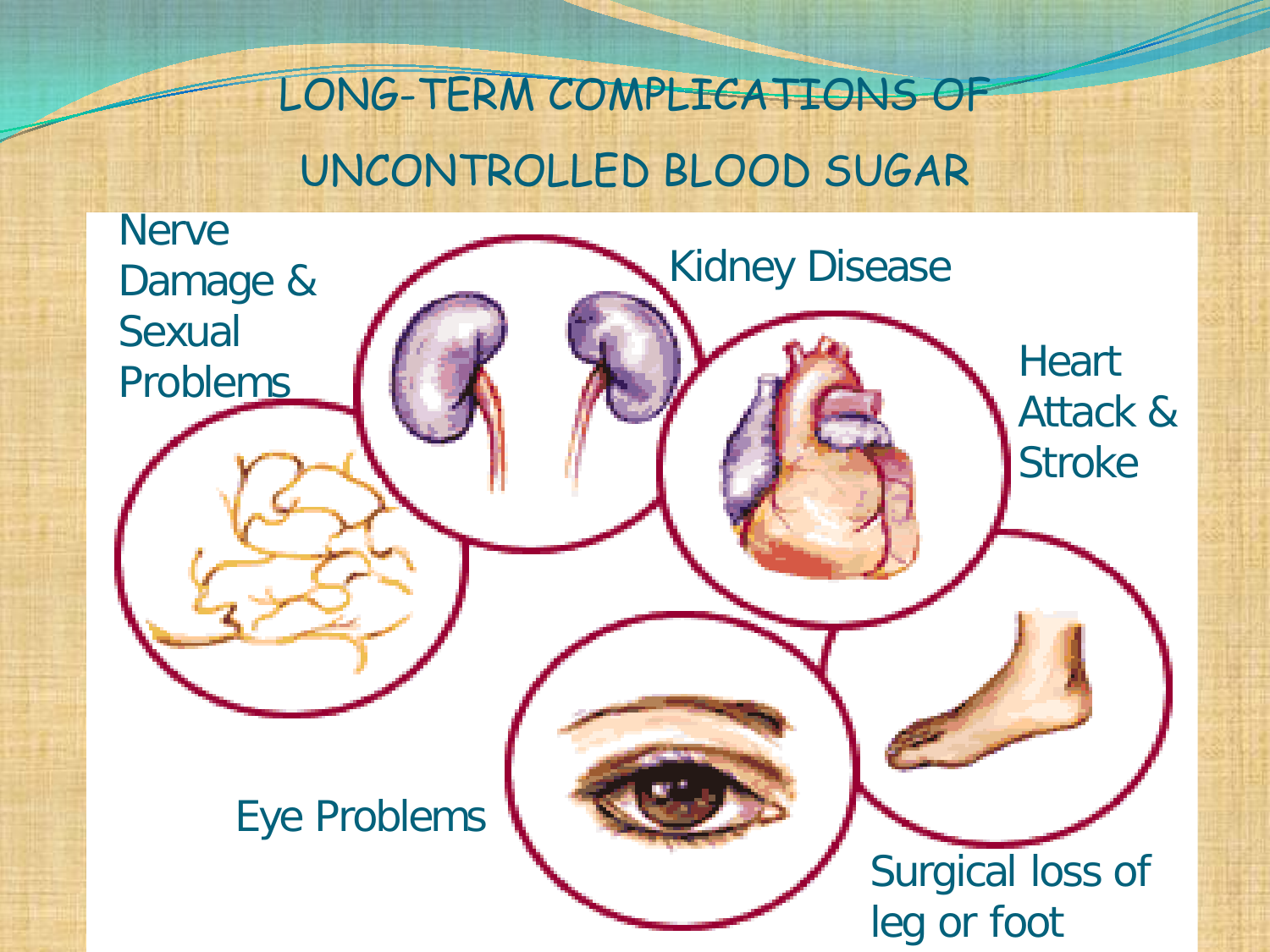### **Target**

 Before Meals: 70 to 130 Bedtime: 110-150 2 hour after start of meal: less than 180 ◆ Hemoglobin A1c: <7 Blood Pressure: less than 130/80 HDL (Good) Cholesterol: Over 60 LDL (Bad) Cholesterol: less than 100

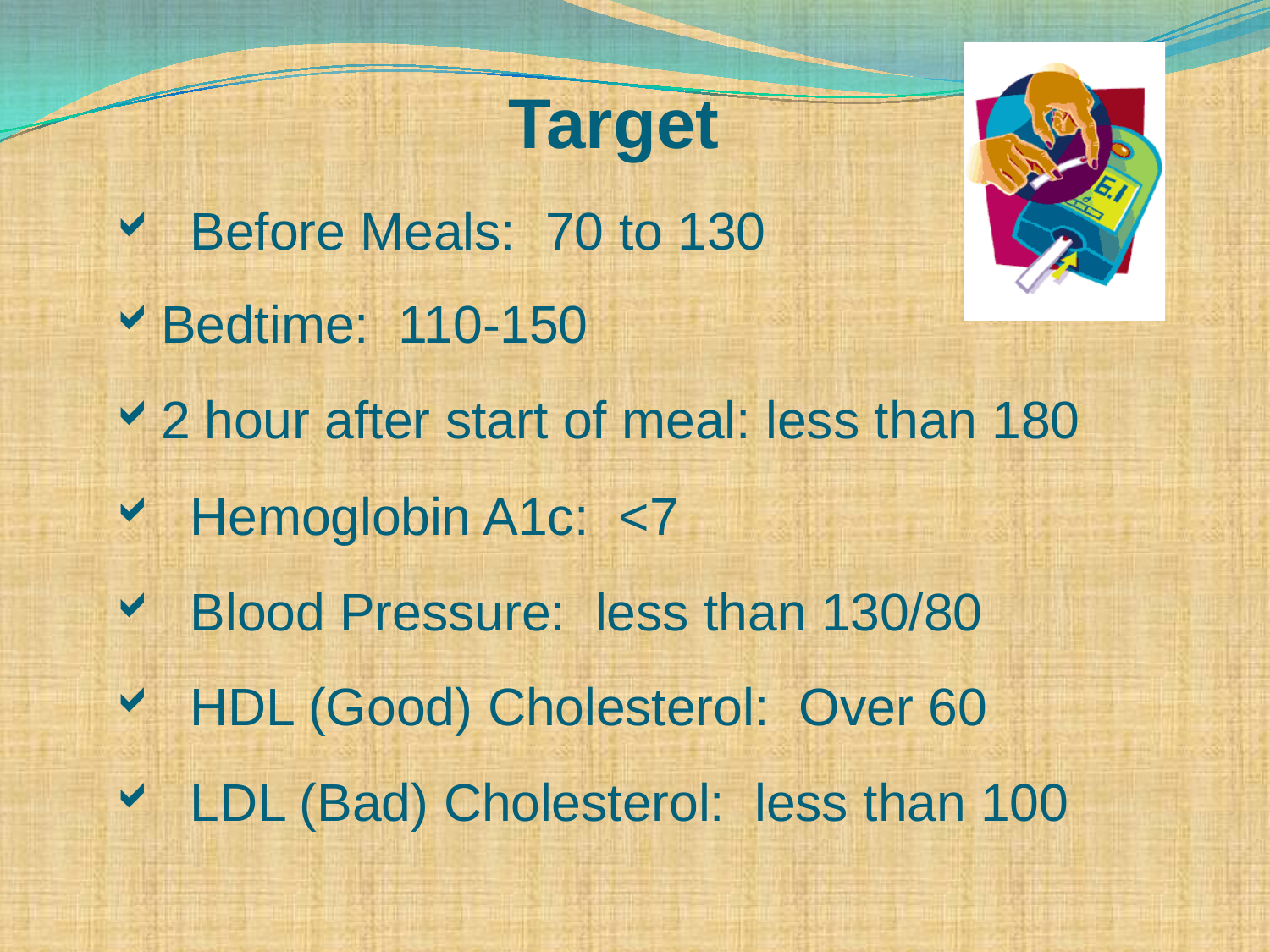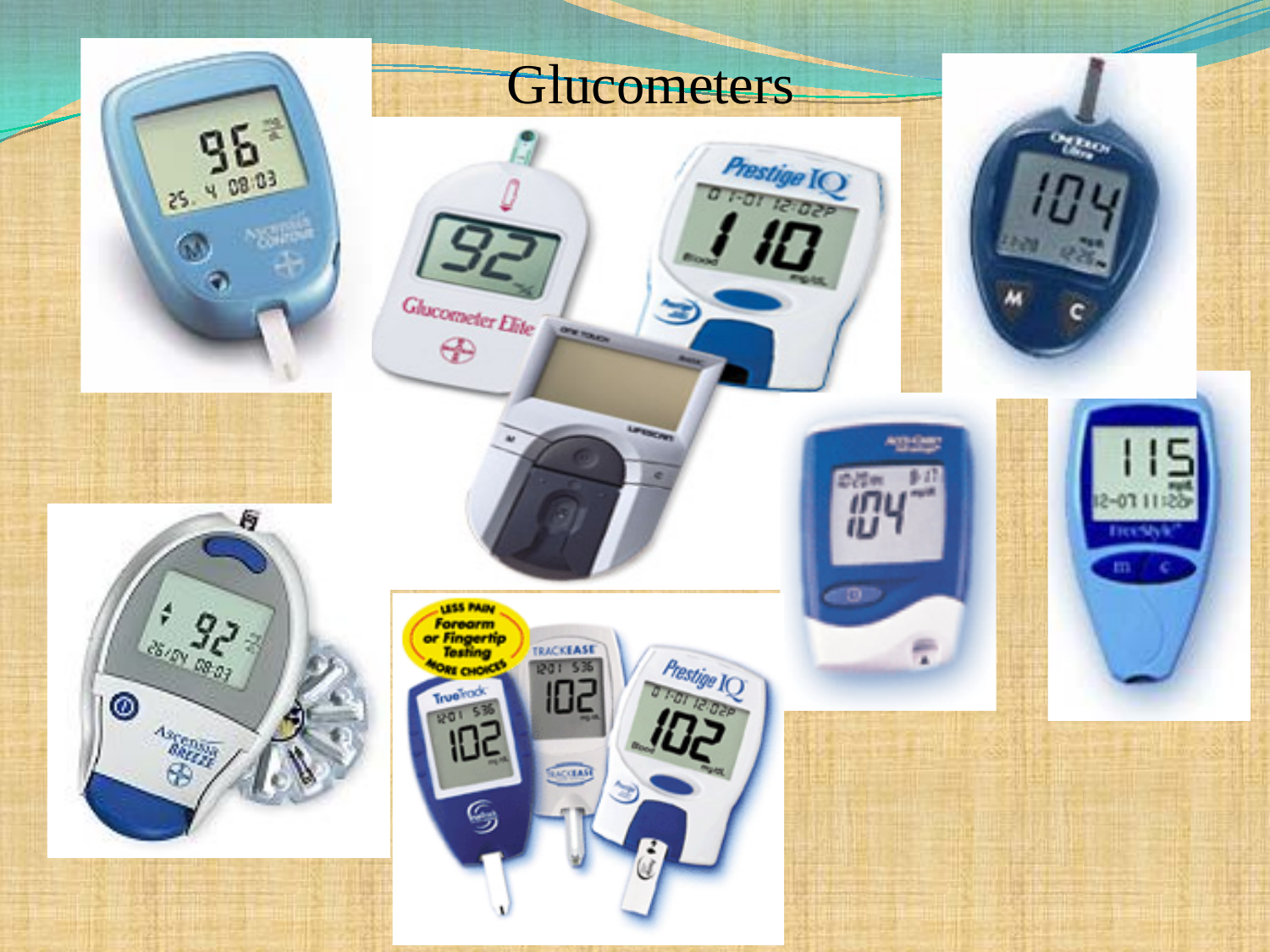

### Test Strips



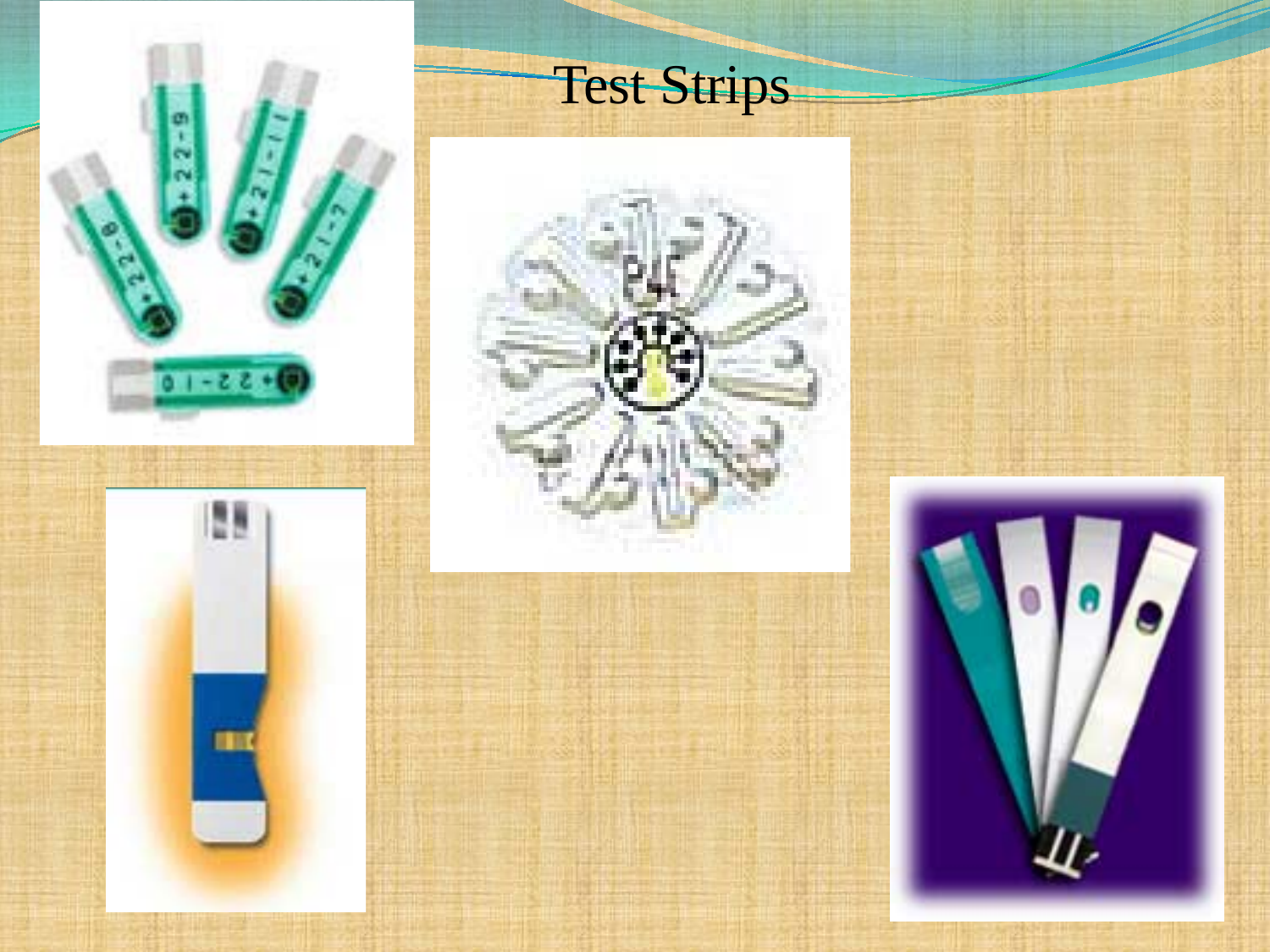#### Lancets (Needles)

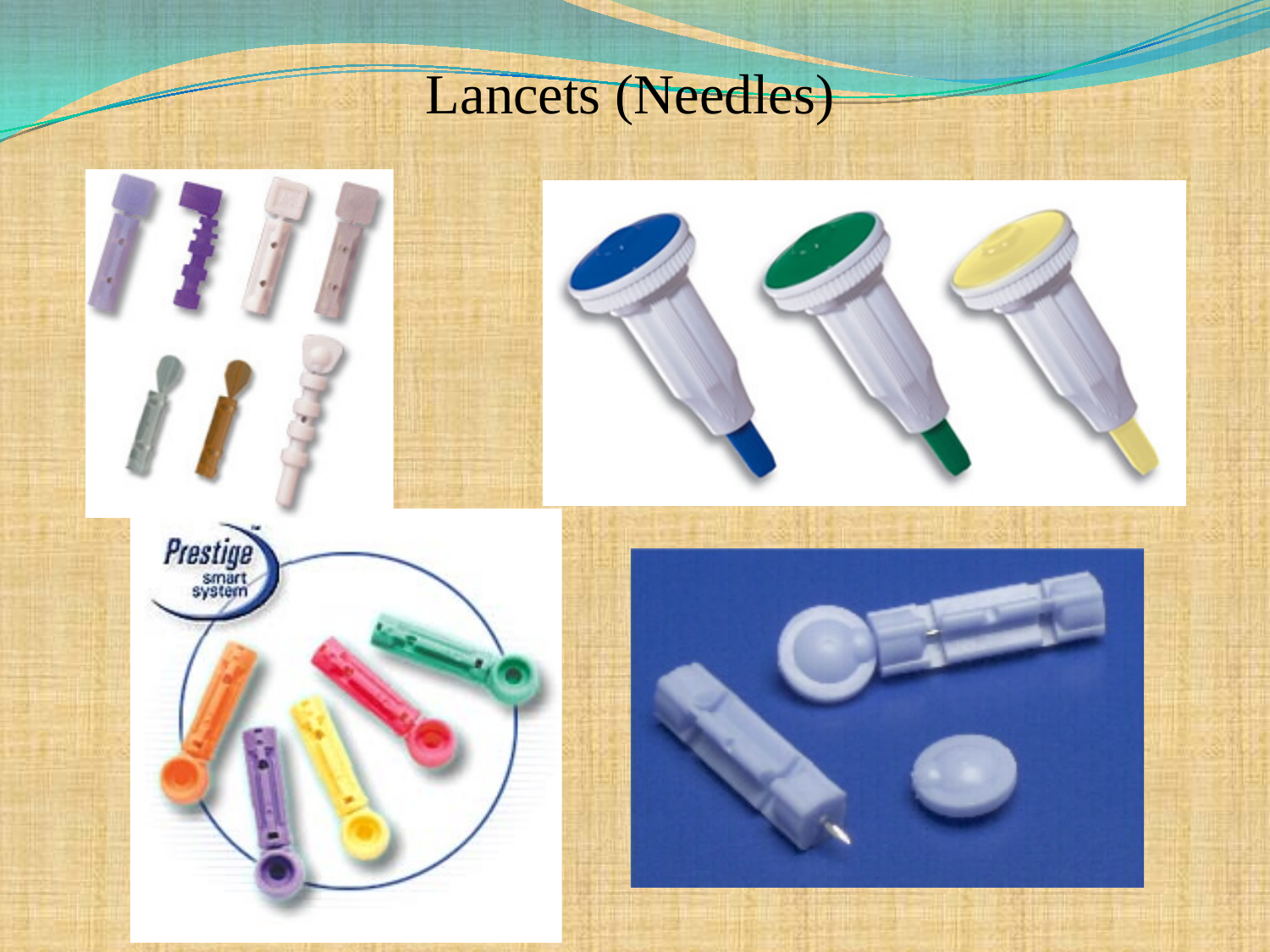### Penlet (Lancing Device)

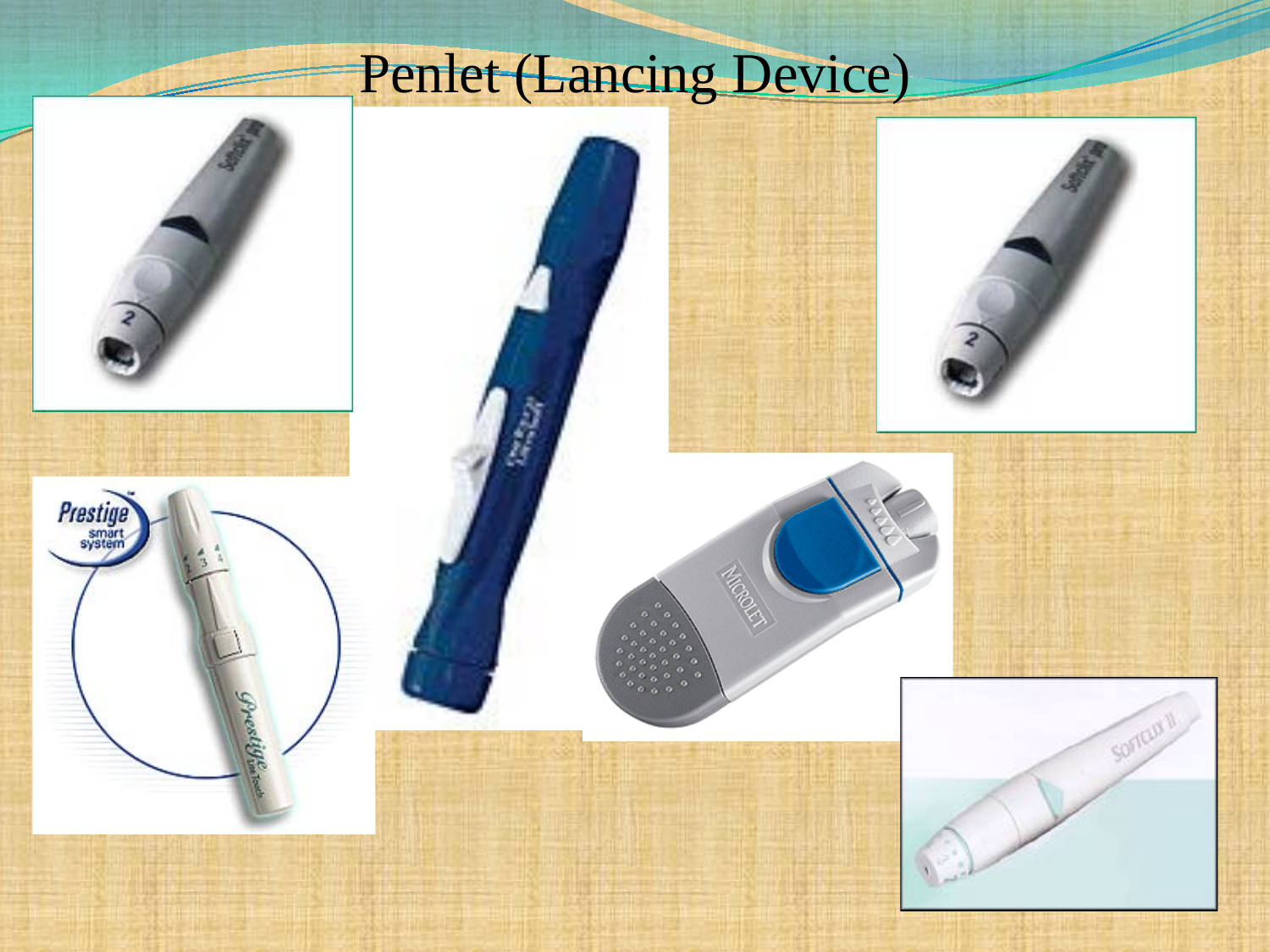#### **Other Testing Supplies**



#### **ALCOHOL PREP PAD**

FOR PROFESSIONAL AND HOSPITAL USE







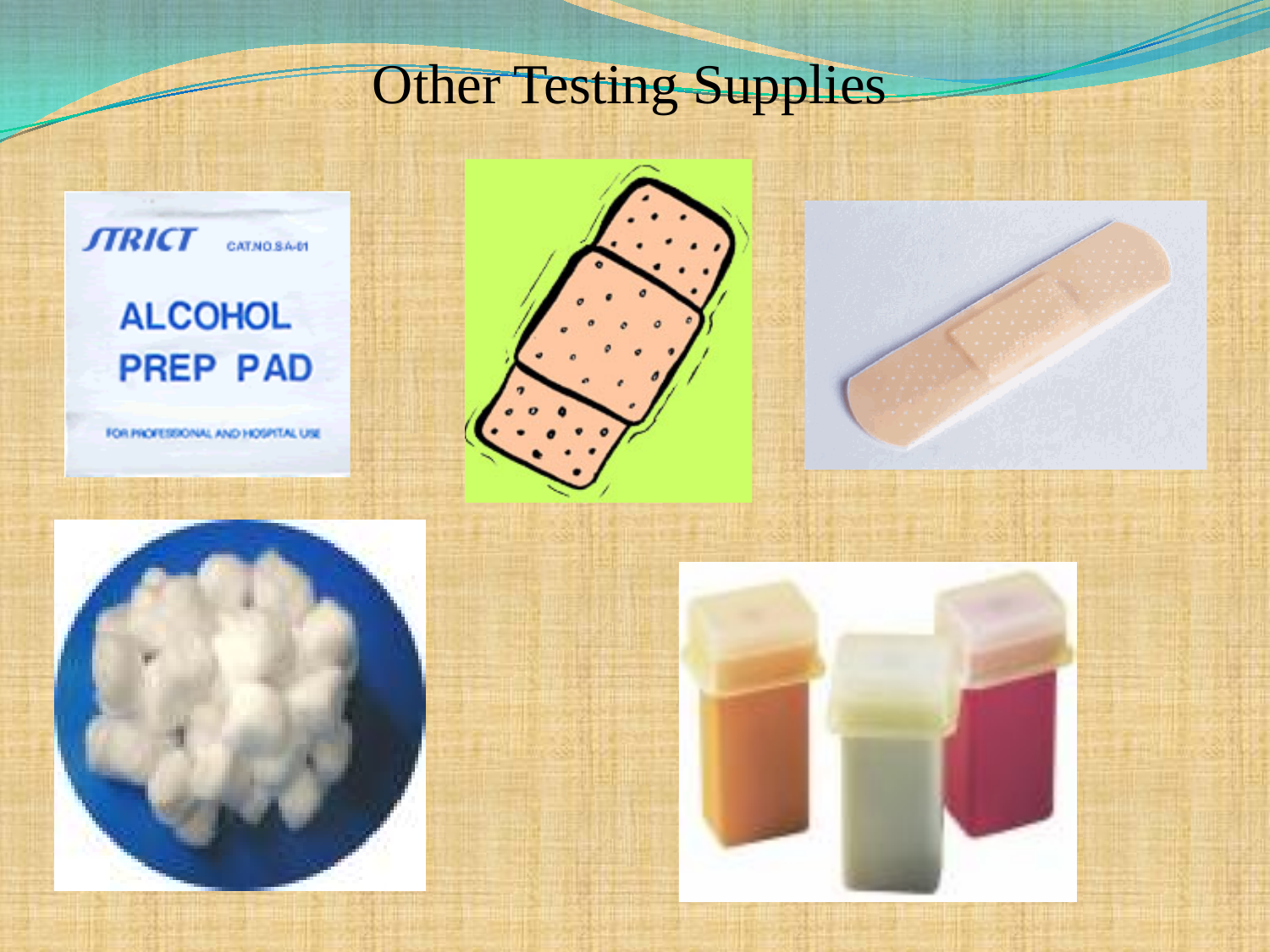### How to use a BLOOD Sugar Monitor?

•Make sure the meter is calibrated •Use test strips made for your meter •Throw away expired test strips •Avoid damaging your meter •Keep your meter in an easy-to-reach place away from extremes in temperature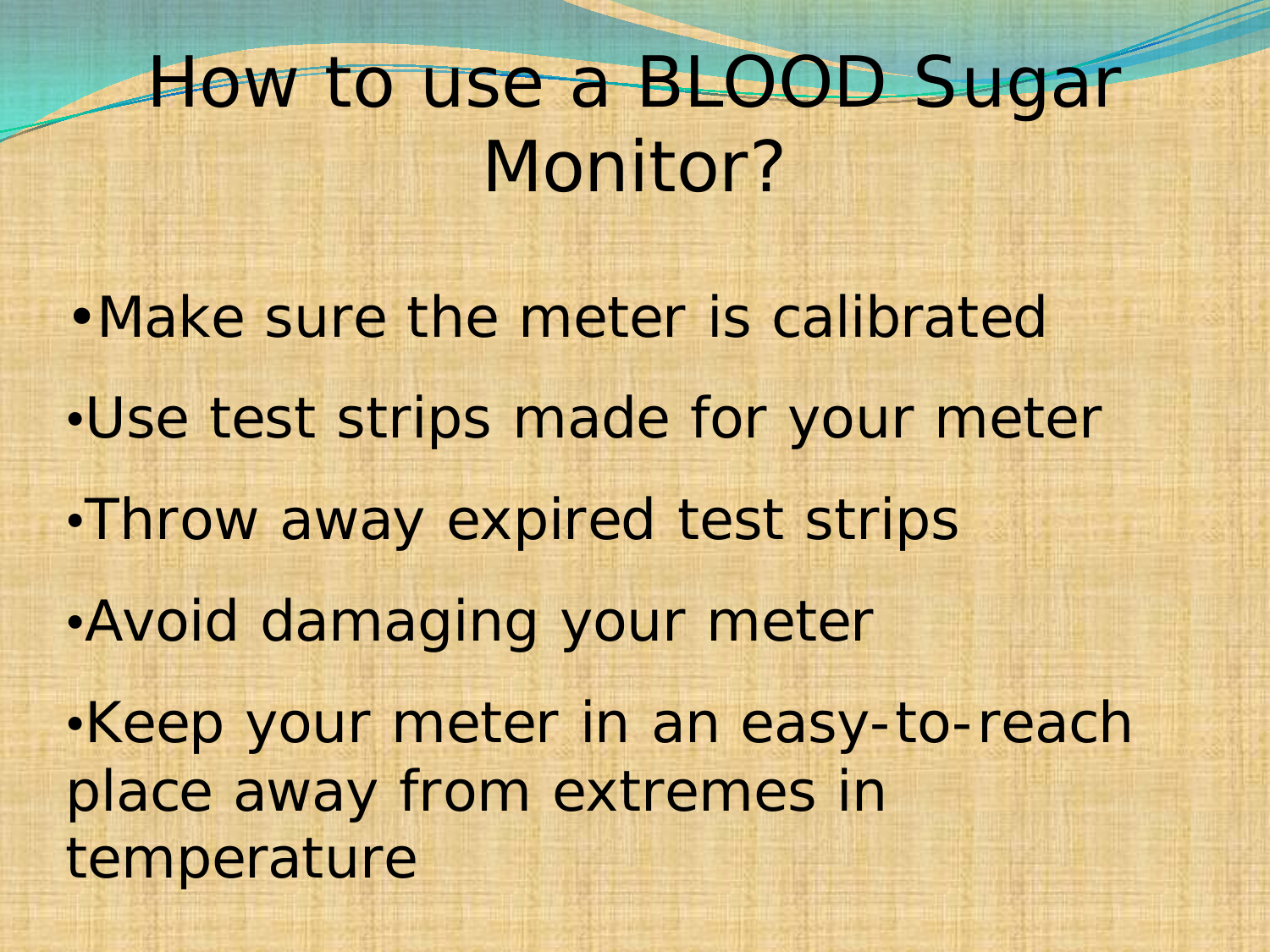#### How to check blood sugar?

- •Clean the finger area with soap and water before doing the test
- •Use a lancet or other suitable device to get a blood sample
- •Use a fresh lancet for each finger stick
- •Apply the right amount of blood to the test strip
- •Wait the right amount of time set by the meter to read the result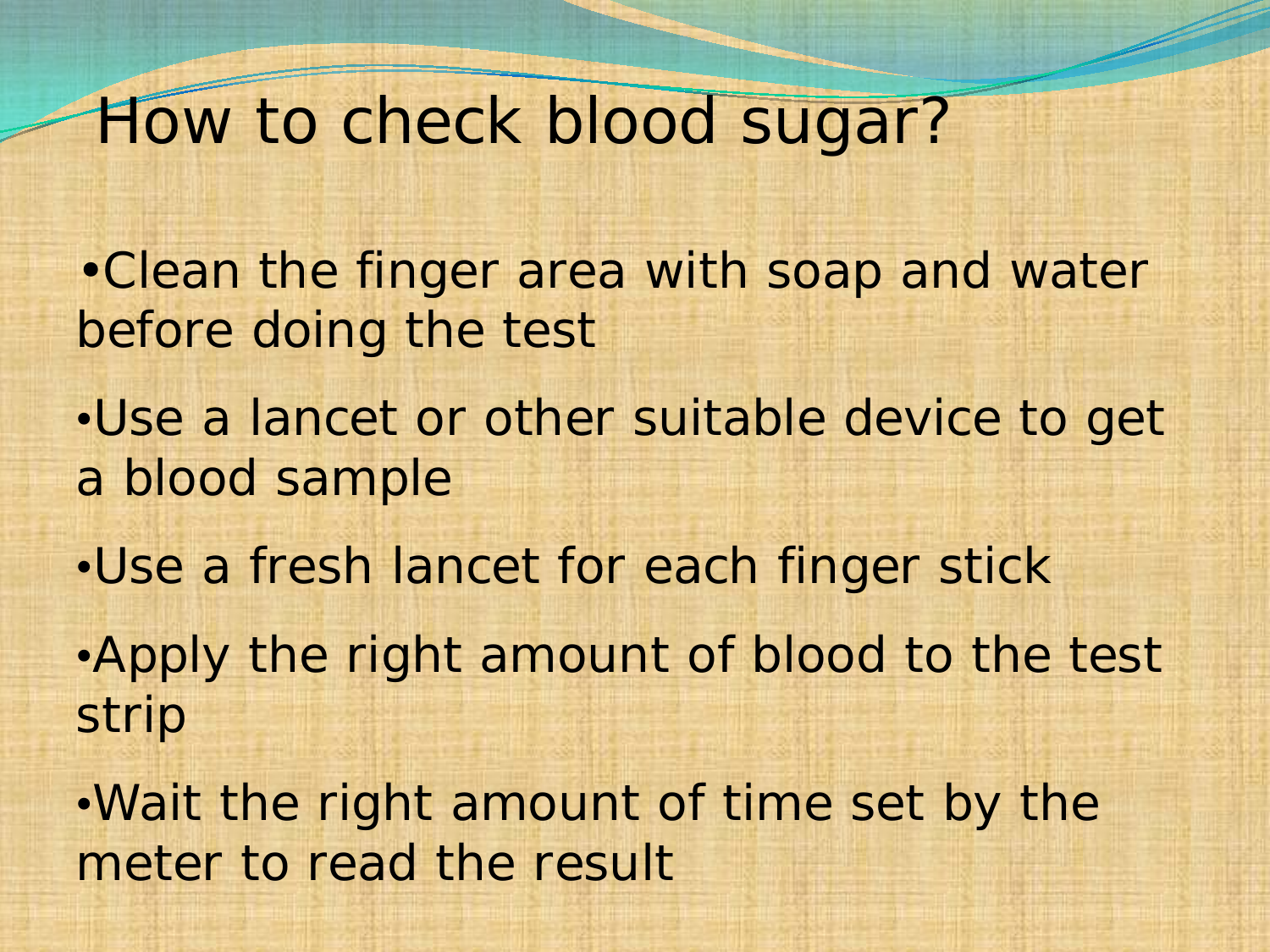### Are you READY to Check your Blood Sugar?



Wash hands with soap and warm water



Select a site on the side of your finger



Shake your hand on you side



Wipe finger tip with alcohol pad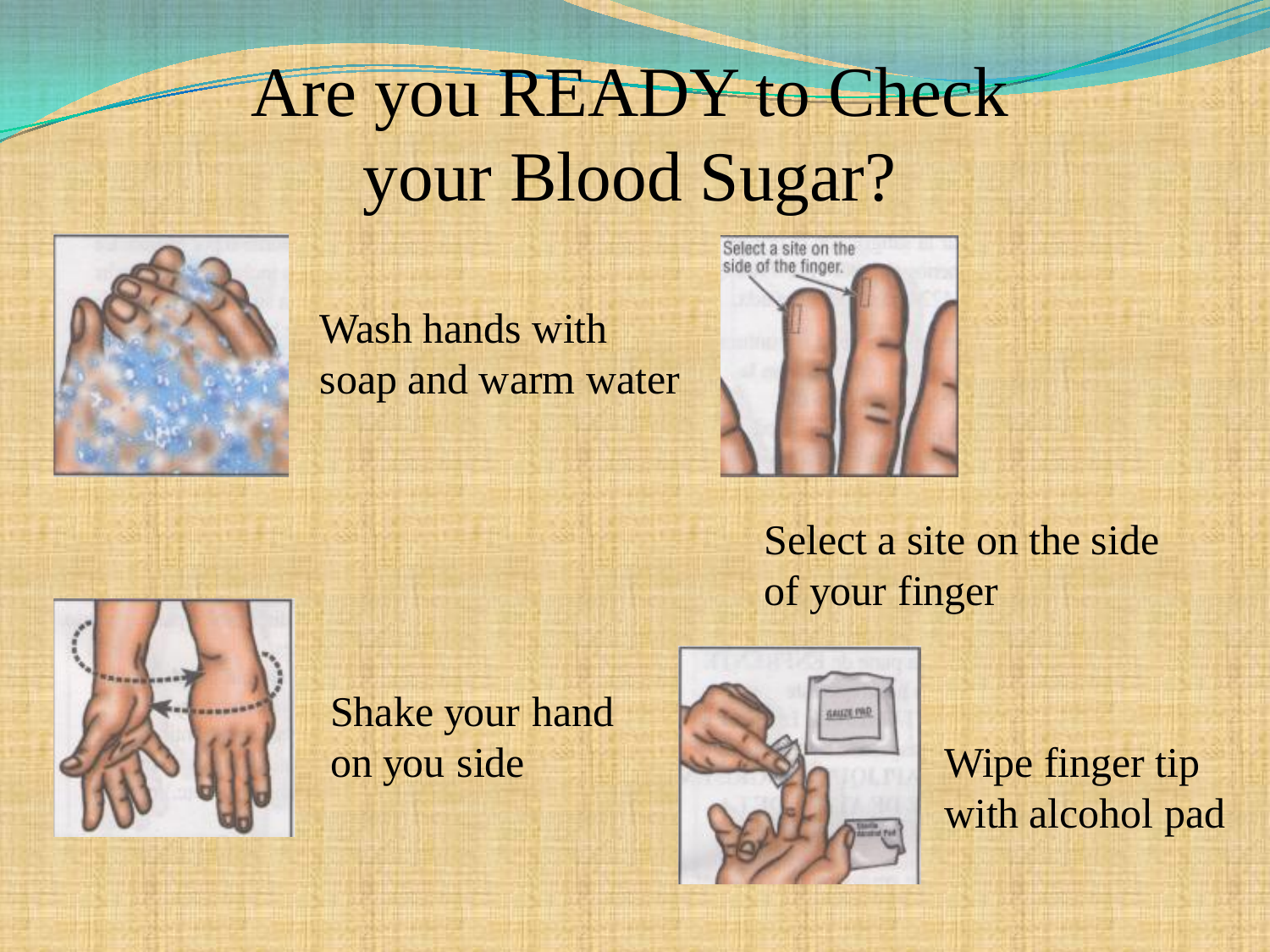





Apply enough blood on test strip. Wait for result



#### Allow a drop of blood to form





Apply bandage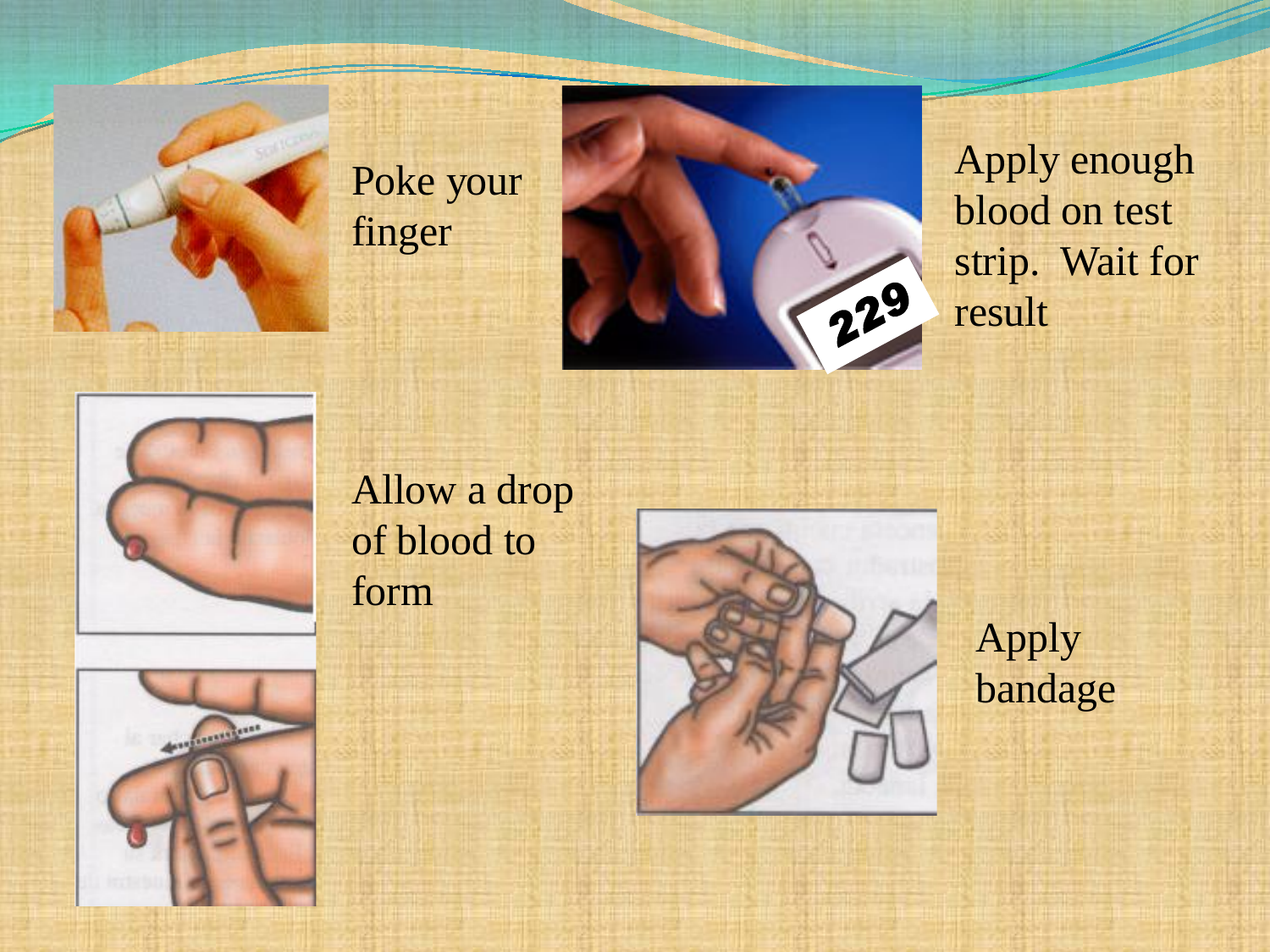### **RECORD YOUR RESULT ON YOUR LOG BOOK**

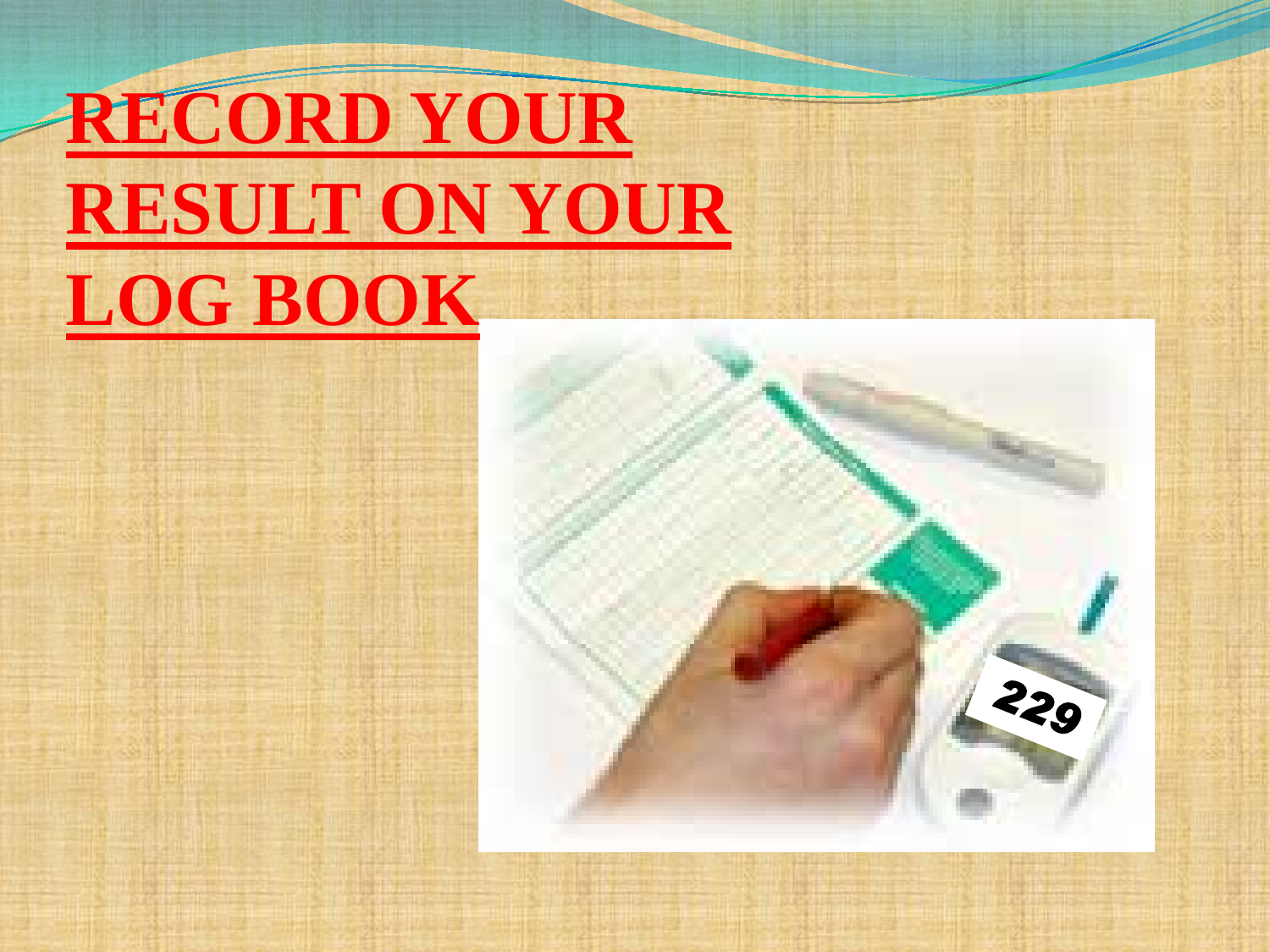#### **Throw away needles in SPECIAL CONTAINERS**

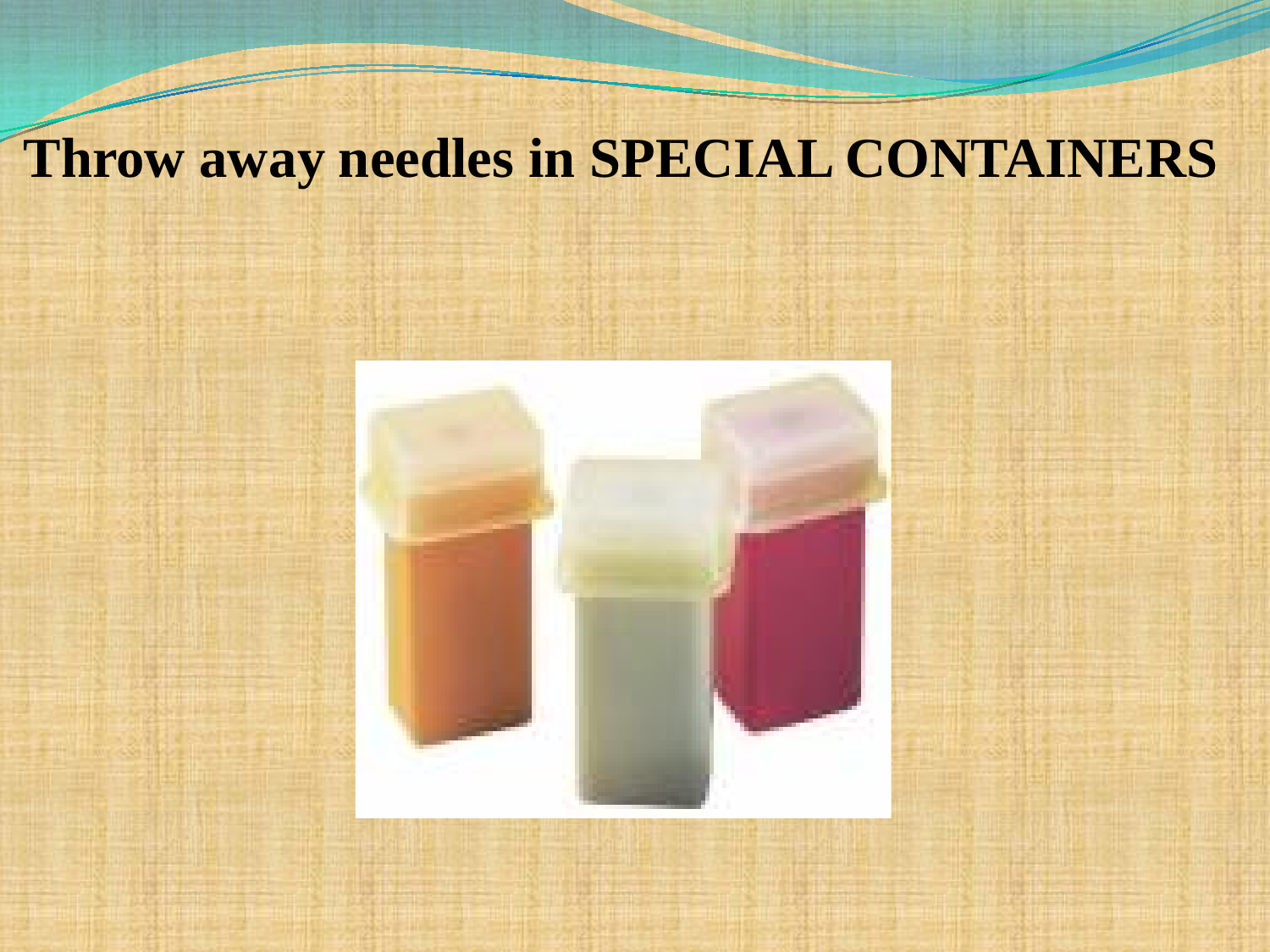#### **How often should you test your blood sugar?**

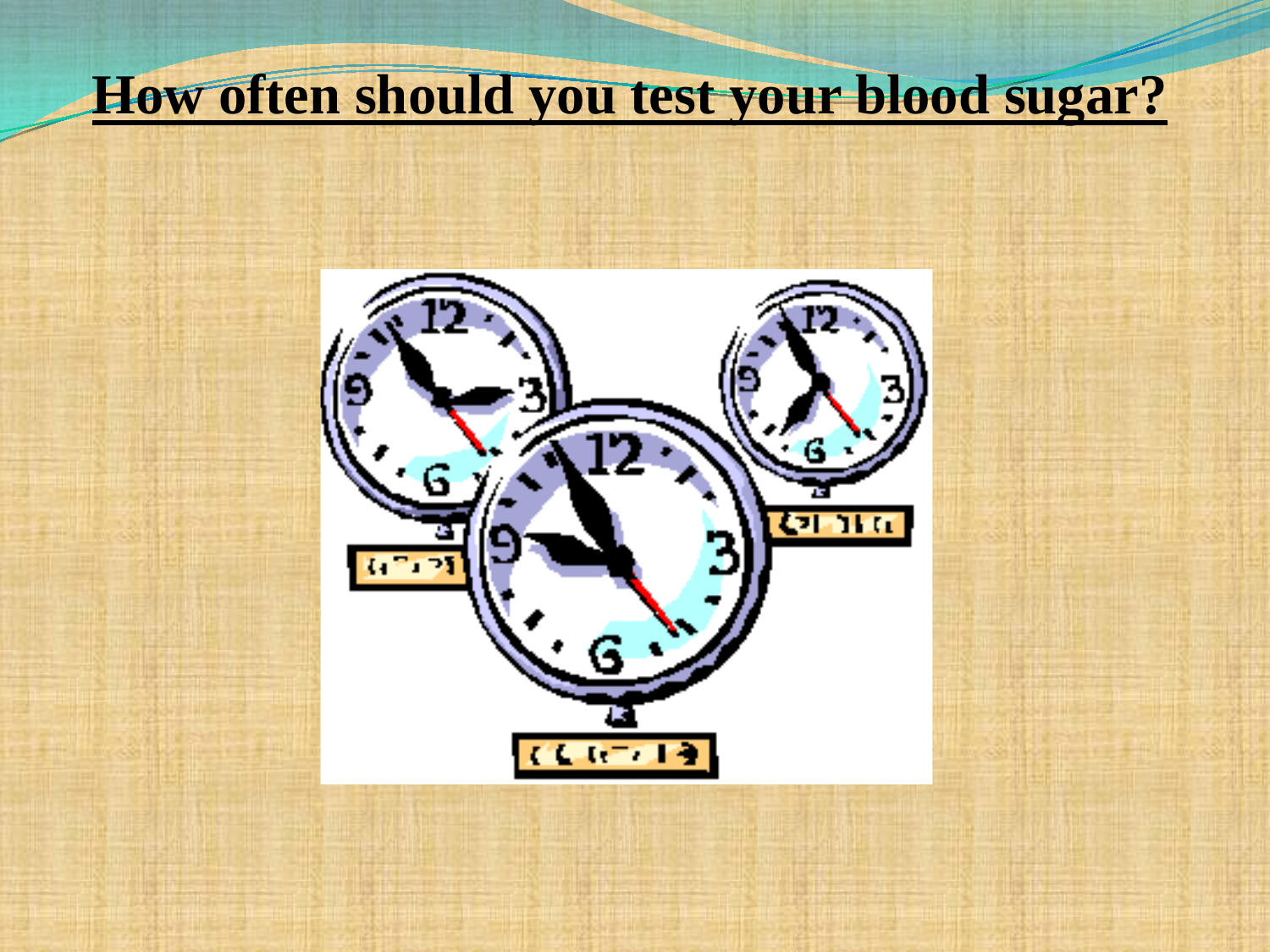# **Action Plan Activity**

- 1. Something YOU want to do
- 2. Achievable
- 3. Action-specific
- 4. Make a specific plan
	- 1. What?
	- 2. How much
	- 3. When?
	- 4. How often
- 5. Confidence level of 7 or more. On a scale of  $0-10$  ( $0 =$  not at all;  $10 = \text{very}$ 
	- 1. How convinced are you that it's important to make this change?
	- 2. How confident are you that you can make this change?